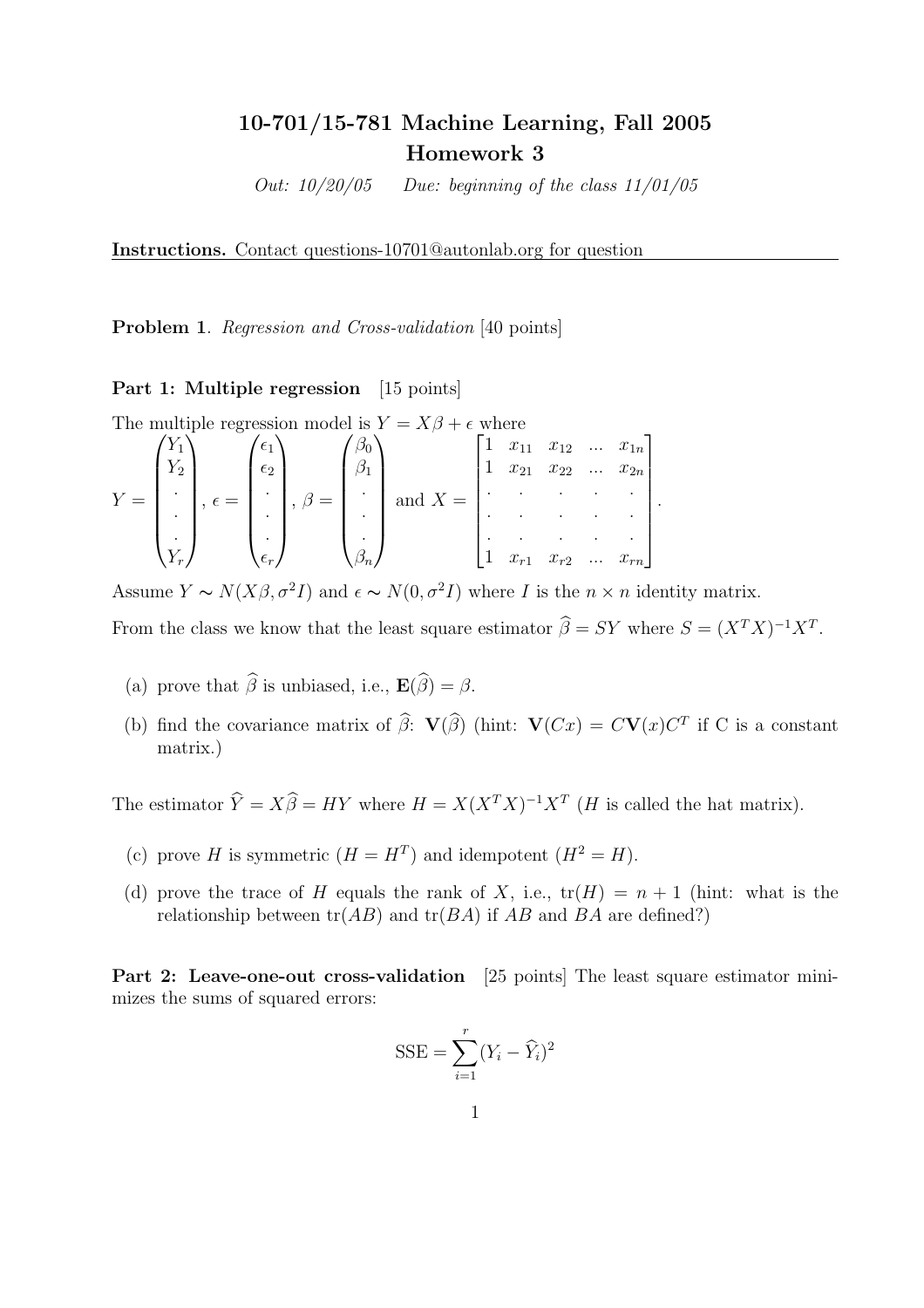Recall the definition of leave-one-out cross-validation score

$$
LOOCV = \sum_{i=1}^{r} (Y_i - \widehat{Y}_i^{(-i)})^2
$$

where  $\hat{Y}^{(-i)}$  is the estimator of Y after removing *i*-th observation (i.e., it minimizes  $\sum_{j\neq i}(Y_j-\hat{Y}^{(j)})$  $\widehat{Y}_j^{(-i)}$ )<sup>2</sup>). In particular,  $\widehat{Y}_i^{(-i)}$  is the estimated value of  $Y_i$  after removing *i*-th observation.

- (a) write  $\widehat{Y}_i$  in terms of H and Y.
- (b) prove that  $\widehat{Y}^{(-i)}$  is also the estimator that minimizes SSE for Z where  $Z_j =$  $Y_j, \qquad j \neq i$  $\widehat{Y}_i^{(-i)}, \ \ j=i$

½

- (c) prove that  $\widehat{Y}_i^{(-i)} = \widehat{Y}_i H_{ii}Y_i + H_{ii}\widehat{Y}_i^{(-i)}$
- (d) prove that

$$
LOOCV = \sum_{i=1}^{r} \left(\frac{Y_i - \widehat{Y}_i}{1 - H_{ii}}\right)^2
$$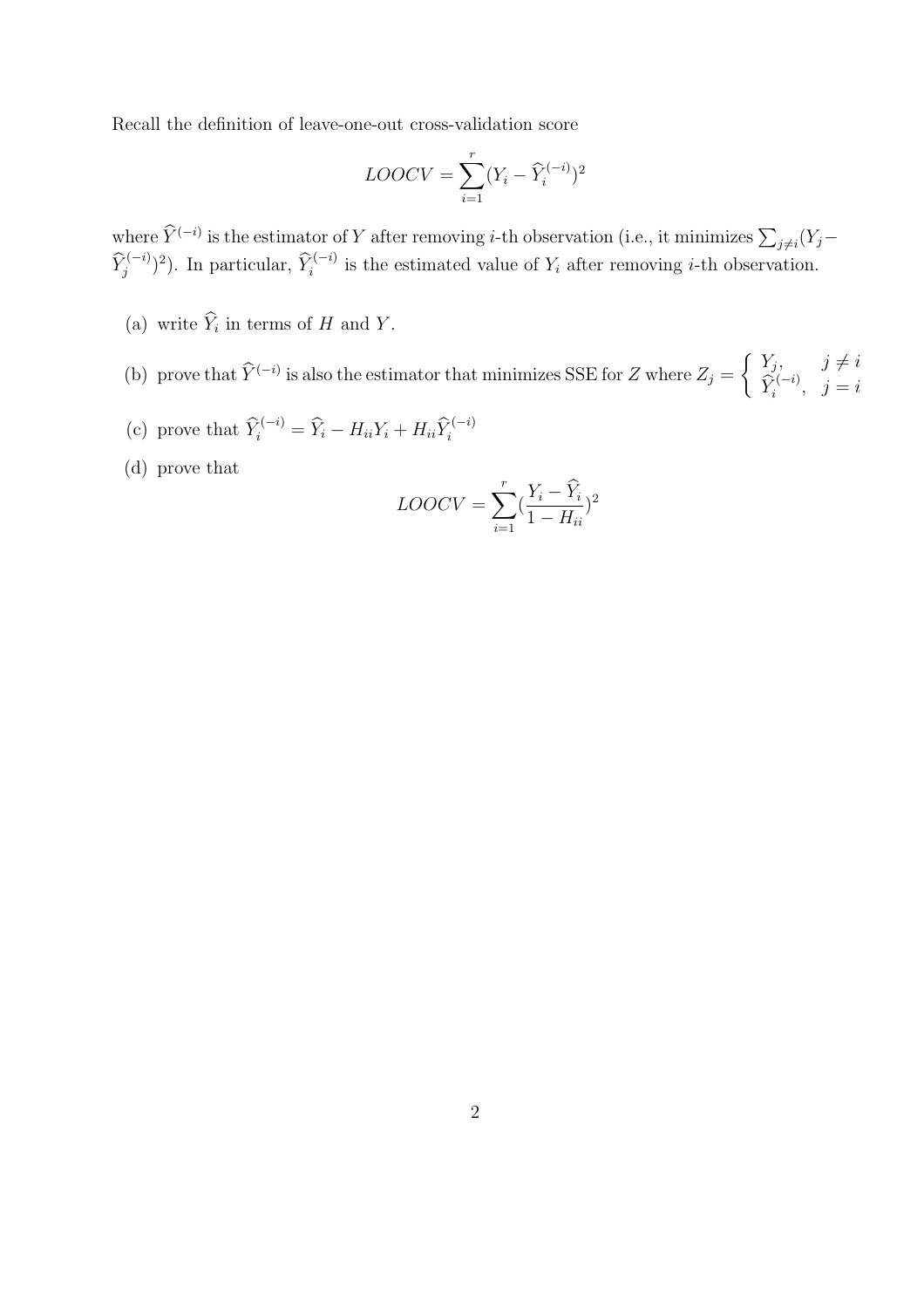#### Problem 2. *Kernelization* [40 points]

In the lecture on SVM, we learned a trick called *kernelization* for classification. The idea is to map a feature vector in low dimensional space X into a higher dimensional space  $\mathcal Z$ . This can yield a more flexible classifier while retaining computational simplicity. In other words: a linear classifier in a higher dimensional space corresponds to a non-linear classifier in the original space.

In general, kernelization involves finding a mapping  $\phi : \mathcal{X} \to \mathcal{Z}$  such that

- 1. Z has a higher dimension than  $\mathcal{X}$ :
- 2. the computation in  $\mathcal Z$  only uses inner product;
- 3. there is a function K called kernel such that the inner product of  $\phi(x_i)$  and  $\phi(x_i)$  is  $K(x_i, x_j)^1$ .

The standard logistic regression has the following form:

$$
P(Y = 1|X) = g(\omega_0 + \sum_{i=1}^{n} \omega_i X_i)
$$

$$
P(Y = 0|X) = 1 - P(Y = 1|X)
$$

where  $g(a) = 1/(1 + e^{-a}).$ 

(a) Consider a function  $\phi$  maps X from a low dimensional space  $\mathcal{X}$  (dimensionality=n) into a high dimensional space  $\mathcal Z$  (dimensonality is  $m, m > n$ ). The logistic regression becomes

$$
P(Y = 1 | \phi(X)) = g(\omega_0 + \sum_{i=1}^{m} \omega_i \phi(X)_i)
$$

where m is the dimension of  $\mathcal{Z}^2$ .

Assume the weight vector  $\omega$  is the linear combination of all input feature vector  $\phi(X_i)$ ; Assume the weight vector  $\omega$  is the initial combination of an input leature vector  $\varphi(\Lambda_i)$ ,<br>more formally,  $(\omega_1, \ldots, \omega_m)^T = \sum_{i=1}^R \alpha_i \phi(X^{(i)})$  and  $\omega_0 = \alpha_0$  where R is the number of data points and  $X^{(i)}$  is the *i*-th data point.

Use kernelization trick to compute  $P(Y = 1 | \phi(X))$  (i.e., to avoid explicitly computing in  $\mathcal{Z}$ )

(b) Write down the gradient descent update rule for kernel logistic regression.

<sup>&</sup>lt;sup>1</sup>And K has to be positive definite, e.g. gaussian kernel is one of such kernel. And you don't have to worry it for this question.

<sup>&</sup>lt;sup>2</sup>X is a n-dimensional feature vector;  $\phi(X)$  is the corresponding m-dimensional vector;  $\phi(X)_i$  is the *i*-th element of  $\phi(X)$ .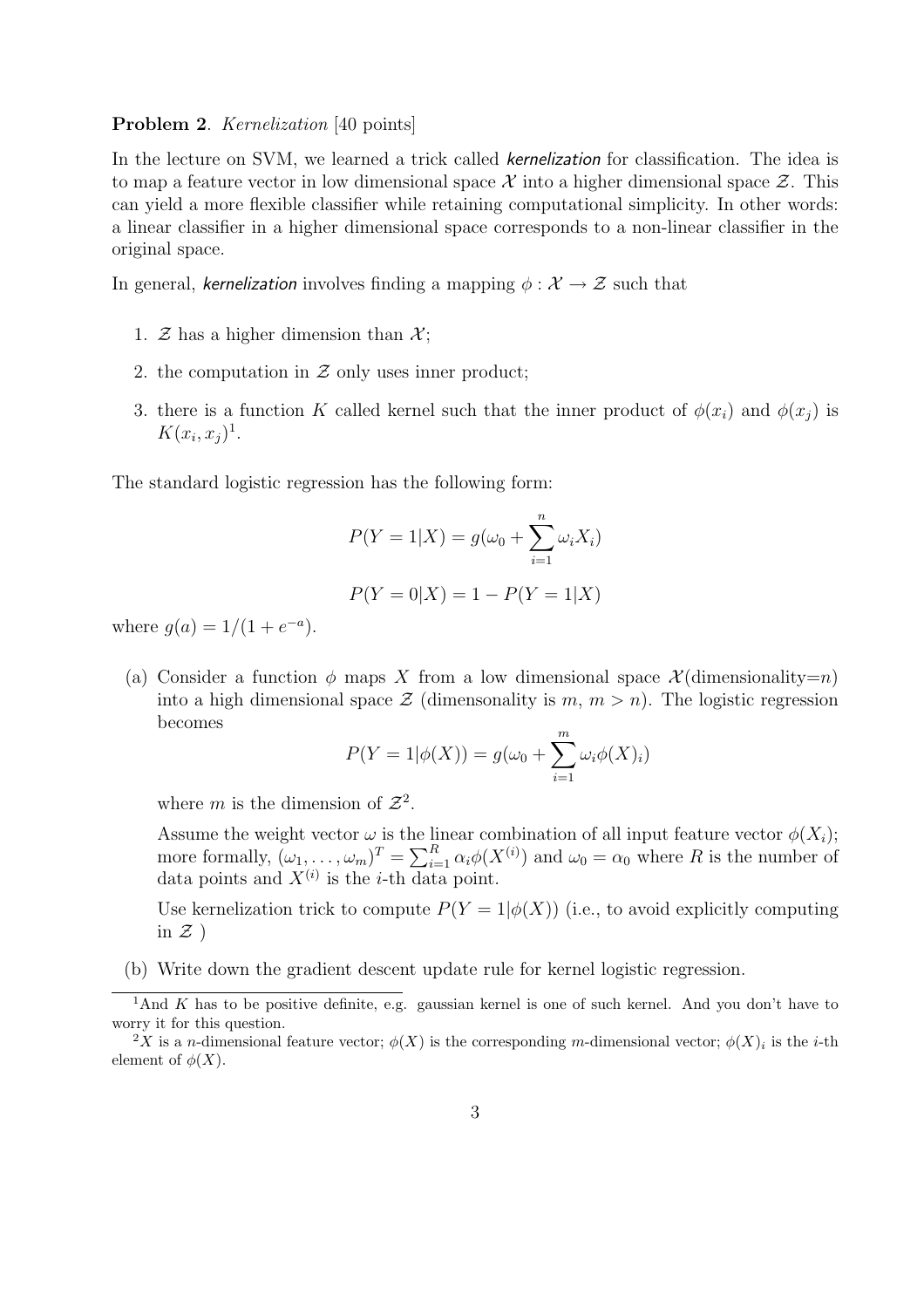(c) Implement the kernel logistic regression using the gaussian kernel  $K_{\sigma}(x, x') = \exp \left(-\frac{\|x-x'\|^2}{2\sigma^2}\right)$  $\overline{2\sigma^2}$ ´ And run your program on ds2.txt (first two columns are X, last column is Y) with  $\sigma = 1$ . Report the training error. Set stepsize to be 0.01 and maximum number of iterations 100 (Please use this setting and don't try alternative settings). The scatterplot of the ds2.txt is the follows:

.



(d) Use the 10-folds cross-validation to find the best  $\sigma$  and plot the total number of mistakes for  $\sigma = \{0.5, 1, 2, 3, 4, 5, 6\}.$